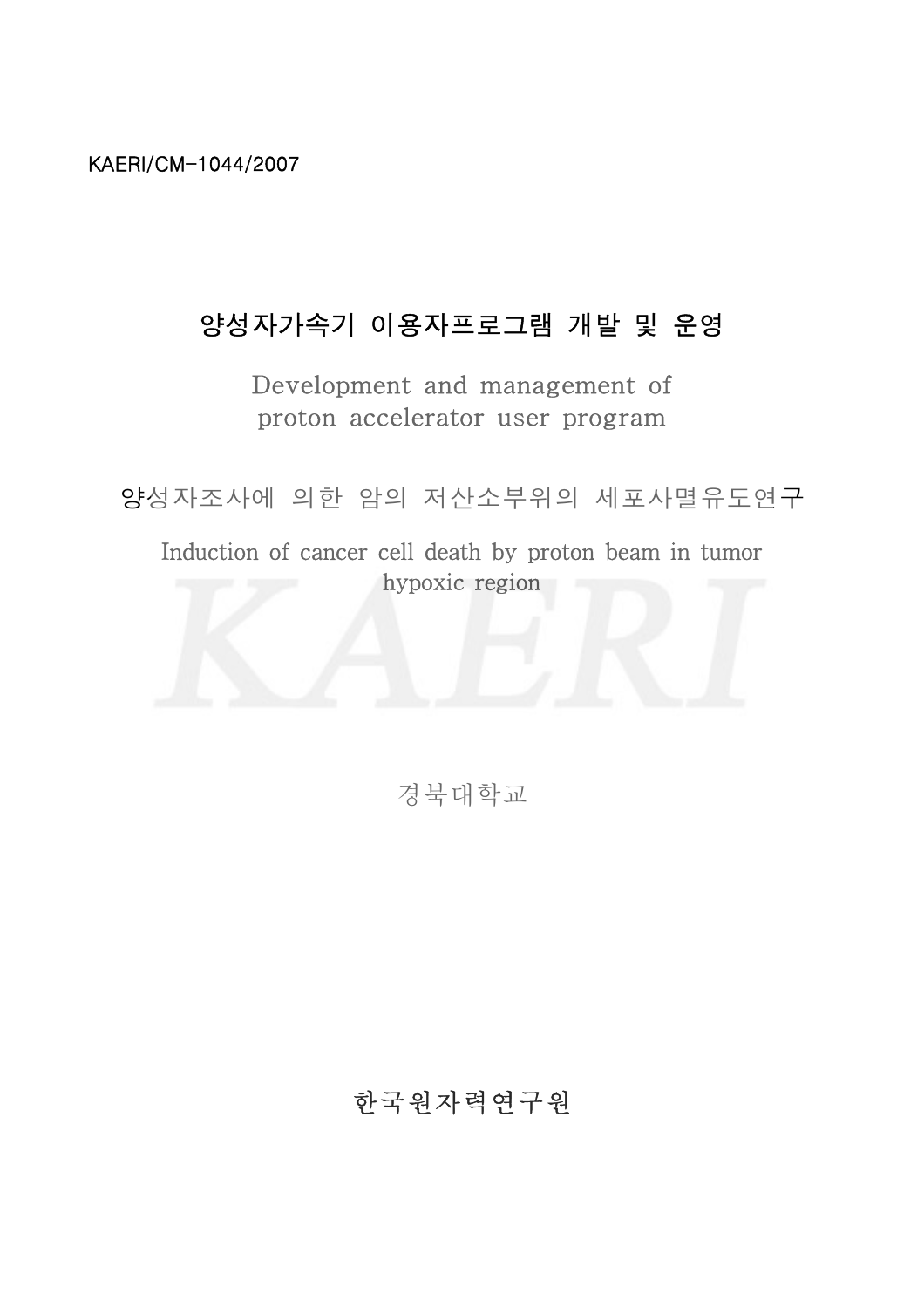#### 제 출 문

한국원자력연구원 양성자기반공학기술개발사업단장 귀하

본 보고서를 "양성자가속기 이용자프로그램 개발 및 운영" 과제의 소과제 "양성자조사에 의한 암의 저산소부위의 세포사멸유도연구" 의 보고서로 제출합니다.

2008. 4. 30

- 연구수행기관명 : 경북대학교 자연과학대학
- 연구 책 임 자 : 이 유 미
- 연 구 원 : 허 태 린
	- 〃 : 이 큰 별
	- 〃 : 장 근 혁
	- 〃 : 김 하 나
	- 〃 : 이 선 희
	- 〃 : 정 명 환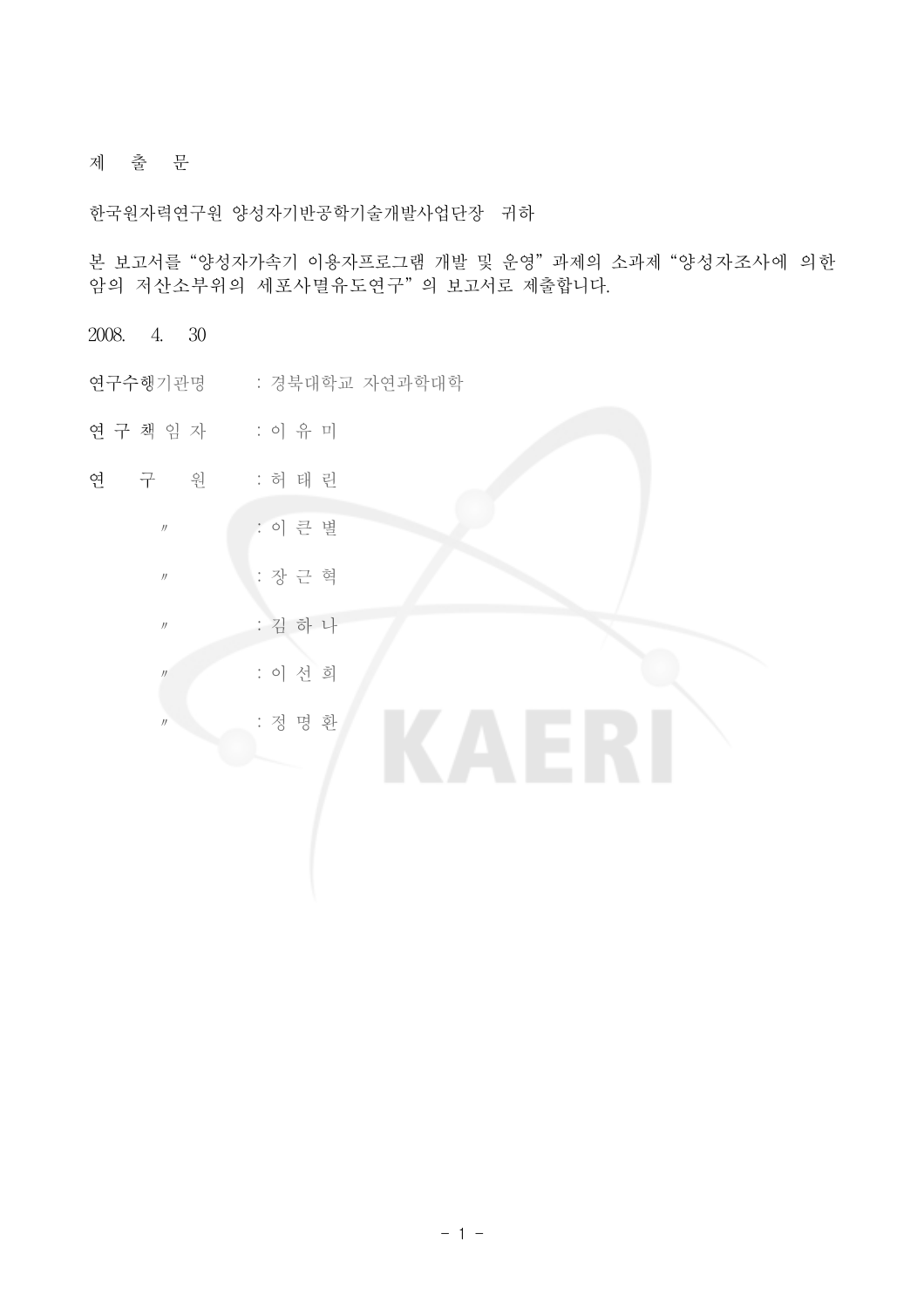### 보고서 초록

| 과제관리번호                                                                                                                                                                                                                                                                                                                                                                                                                                                                                                                                      | B-6-1(이용자)<br>$C-1-2(<$                | 해당단계<br>연구기간                                                                           |                        | 2단계 3차년도<br>$(107.4 \sim 08.3)$ |             | 단계 구분                                                                                                 |                  |                  |                |  |
|---------------------------------------------------------------------------------------------------------------------------------------------------------------------------------------------------------------------------------------------------------------------------------------------------------------------------------------------------------------------------------------------------------------------------------------------------------------------------------------------------------------------------------------------|----------------------------------------|----------------------------------------------------------------------------------------|------------------------|---------------------------------|-------------|-------------------------------------------------------------------------------------------------------|------------------|------------------|----------------|--|
| 연구사업명                                                                                                                                                                                                                                                                                                                                                                                                                                                                                                                                       | 세부사업명                                  | 양성자기반공학기술개발사업                                                                          |                        |                                 |             |                                                                                                       |                  |                  |                |  |
| 연구과제명                                                                                                                                                                                                                                                                                                                                                                                                                                                                                                                                       | 세부과제명                                  | 양성자가속기 이용자프로그램 개발 및 운영                                                                 |                        |                                 |             |                                                                                                       |                  |                  |                |  |
|                                                                                                                                                                                                                                                                                                                                                                                                                                                                                                                                             | 소과제명                                   |                                                                                        |                        |                                 |             | 양성자조사에 의한 암의 저산소부위의 세포사멸유도연구<br>Induction of cancer cell death by proton beam in tumor hypoxic region |                  |                  |                |  |
| 연구책임자                                                                                                                                                                                                                                                                                                                                                                                                                                                                                                                                       | 이 유 미                                  | 해당단계<br>참여연구원<br>수                                                                     | 총<br>÷<br>내부 :<br>외부 : | 7<br>5<br>$\overline{2}$        | 명<br>명<br>명 | 해당단계<br>연구비                                                                                           | 정부:<br>기업:<br>계: | 30,000<br>30,000 | 천원<br>천원<br>천원 |  |
| 연구기관명<br>및<br>소속부서명                                                                                                                                                                                                                                                                                                                                                                                                                                                                                                                         | 경북대학교 자연과학대학<br>생명과학부                  |                                                                                        | 참여기업명                  |                                 |             |                                                                                                       |                  |                  |                |  |
| 국제공동연구                                                                                                                                                                                                                                                                                                                                                                                                                                                                                                                                      | 상대국명 :                                 |                                                                                        |                        | 상대국연구기관명 :                      |             |                                                                                                       |                  |                  |                |  |
| 위 탁 연 구                                                                                                                                                                                                                                                                                                                                                                                                                                                                                                                                     | 연구기관명 :                                |                                                                                        | 연구책임자 :                |                                 |             |                                                                                                       |                  |                  |                |  |
|                                                                                                                                                                                                                                                                                                                                                                                                                                                                                                                                             | 보고서<br>요약(연구결과를 중심으로 개조식 500자이내)<br>면수 |                                                                                        |                        |                                 |             |                                                                                                       |                  |                  |                |  |
| 양성자 빔은 독특한 에너지 전달 특성으로 정상 세포를 제외한 종양 세포에 대한 처리가 가능하<br>여, 여러 암 치료에 응용되고 있다. 그러나 신생 혈관 발생에 있어서 양성자 빔의 연구는 아직까<br>지 미흡하다. 여기서 혈관 신생 과정의 억제에 양성자 빔의 효과를 살펴보기 위해 zebrafish 모델<br>을 이용하였는데, flk-1-GFP transgenic embryo를 이용하여 발생 과정이 저해되고 혈관 발생에<br>이상을 보임을 확인했다. 그리고 DNA damage가 일어난 세포들이 정상 embryo와 비교하여 유<br>의적으로 늘어났음을 확인했다. 그리고 HUVEC을 이용한 실험을 통해, 세포 사멸이 증가했음을<br>알 수 있었는데 항산화제인 N-acetyl cystein (NAC)의 전처리를 통해 그 증상이 사라짐을 확<br>인했다. 이로써 저농도의 양성자 빔에 의해 신생 혈관이 현저히 억제됨을 확인하였으며 이는<br>reactive oxygen species (ROS) 매개 세포사멸에 의한 것으로 추정되었다. |                                        |                                                                                        |                        |                                 |             |                                                                                                       |                  |                  |                |  |
| 인 어<br>색                                                                                                                                                                                                                                                                                                                                                                                                                                                                                                                                    | 한<br>글                                 | 양성자 빔, SOBP, 혈관 형성, 내피 세포, 세포사멸, 제브라피쉬                                                 |                        |                                 |             |                                                                                                       |                  |                  |                |  |
| (각 5개 이상)                                                                                                                                                                                                                                                                                                                                                                                                                                                                                                                                   | 영<br>$\Theta$                          | proton beam, SOBP, blood vessel formation, endothelial cells, cell<br>death, zebrafish |                        |                                 |             |                                                                                                       |                  |                  |                |  |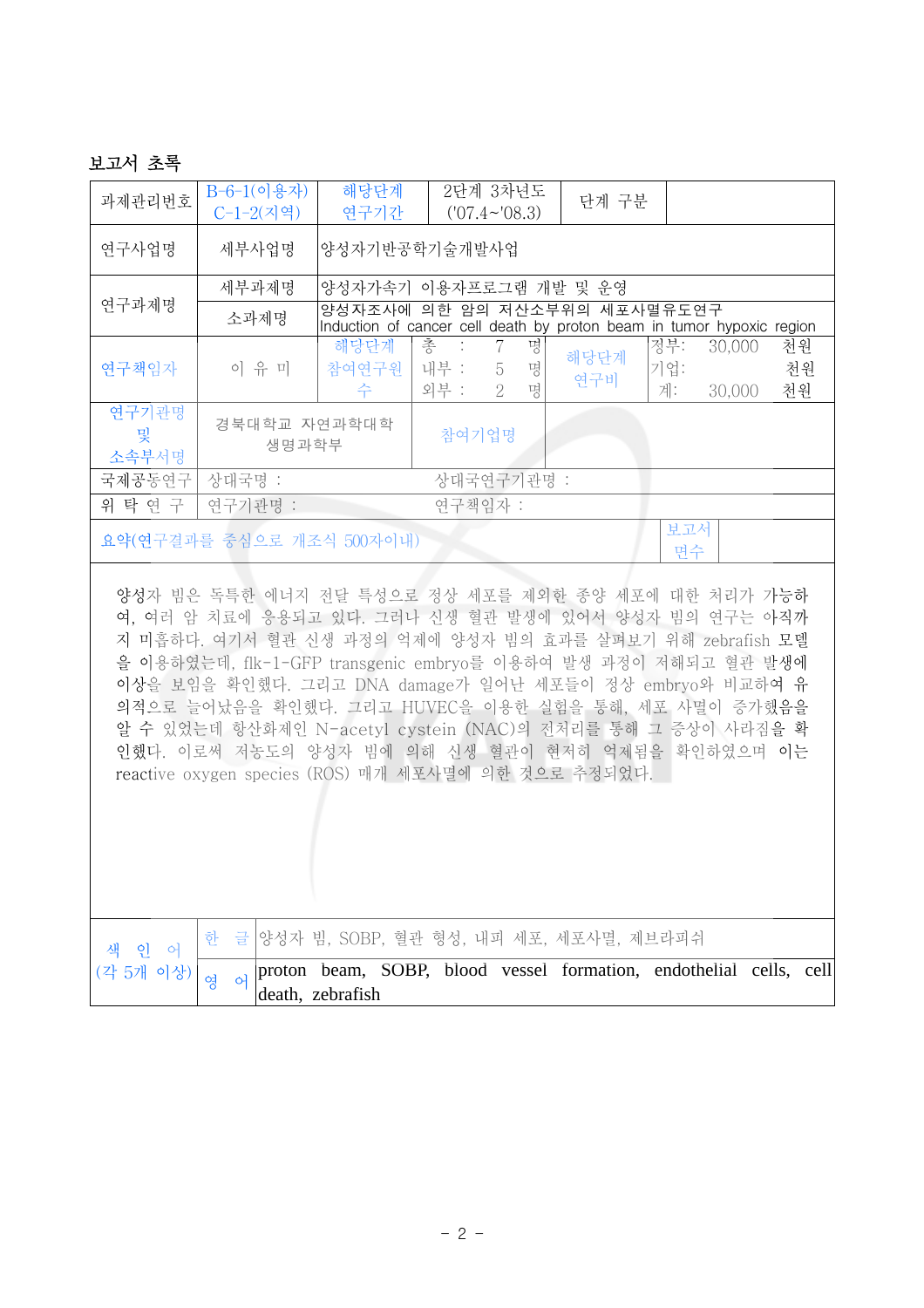#### 요 약 문

### Ⅰ. 제목: 양성자조사에 의한 암의 저산소부위의 세포사멸유도연구

### Ⅱ. 연구개발의 목적 및 필요성

암세포 내부에 존재하는 저산소 부위에 대한 양성자 빔의 방사선 조사는 세포적인 단계에서 진행되어 왔 던 것이 사실이다. 이는 동물 모델 시스템을 이용한 실험의 경우, 실험 대상에 대한 크기, 운동성 등의 여러 환경적인 제어가 불가능하다는 것이 그 이유였는데, 상대적으로 규모면에서 작고 제어하기 쉬운 범 위에 속하는 zebrafish 모델 시스템을 이용해 저산소 상태에서 나타나는 혈관신생의 억제 효과능력과 세 포사멸효과를 판단함으로써 양성자 빔 조사를 위한 동물 모델 시스템으로 적절한지 여부를 확인하여 이 를 이용한 향후 동물 실험에 대한 기술 확보 및 검증을 목적으로 하였다.

## Ⅲ. 연구개발의 내용 및 범위

1, 2차년도에 확립한 최적의 암세포 사멸조건을 바탕으로, zebrafish에서 양성자 빔을 조사하여 저산소부 위에서 생성되는 혈관신생을 양성자 빔에 의해 억제하는지를 확인하여 in vivo system으로 extrapolation 이 가능한지 확인하고, 또한 세포사멸에 대한 효과를 확인하여 간접적으로 암세포의 저산소부위에서의 세포사멸 효과를 알아보고자 하였다.

### Ⅳ. 연구개발결과

① Flk-GFP transgenic zebrafish 에 beam을 proton beam (35 Mev)을 1, 2, 5 Gy를 조사하였을 때, dose가 증가할수록 zebrafish의 혈관형성이 억제 되어 몸의 길이가 짧아짐으로써 배아 발달이 저해되는 것을 관찰하였다.

② Proton beam (35 MeV)을 1, 2, 5 Gy를 조사하였을 때 dose 가 증가할수록 zebrafish embryo의 꼬리 와 머리부분에 cell death가 증가하는 것을 관찰하였다.

③ 사람의 혈관내피세포인 Human Umbilical Vein Endothelial Cell (HUVEC)과 mouse fibroblast 세포를 양성자 빔 1, 2, 5 Gy를 처리하여 관찰한 결과, 세포사멸을 관찰할 수 있었으며, 이는 cell cycle subG-1 phase 의 증가로 다시 한 번 확인하였고, N-acetyl cystein (NAC) 처리 시, ①에서 관찰된 혈관 신생 저해 효과가 회복되었다. 또 이러한 세포사멸을 일으키는 것은 양성자 빔에 의한 ROS 증가가 원인일 수 있음을 확인하였다.

### Ⅴ. 연구개발결과의 활용계획

본 연구결과는 양성자 조사에 의한 저산소 부위의 세포 사멸에 대한 연구를 진행하는데 기초자료 및 결 과로 활용할 수 있다. 발생 과정 중에서 존재하는 저산소 부위에서 세포 사멸이 일어나는지, 세포 유형에 따른 세포 사멸이 일어나는지, 신생혈관 억제제와 관계하여 세포 사멸의 정도가 차이가 있는지 등과 같 은 연구가 가능할 것이고, 이상의 실험이 zebrafish 모델 시스템으로 충분히 연구 가능함을 밝힘으로써 발생, 독성, 암치료 혈관 관련 질환의 실험적 모델 등으로 다방면으로 활용할 계획이다.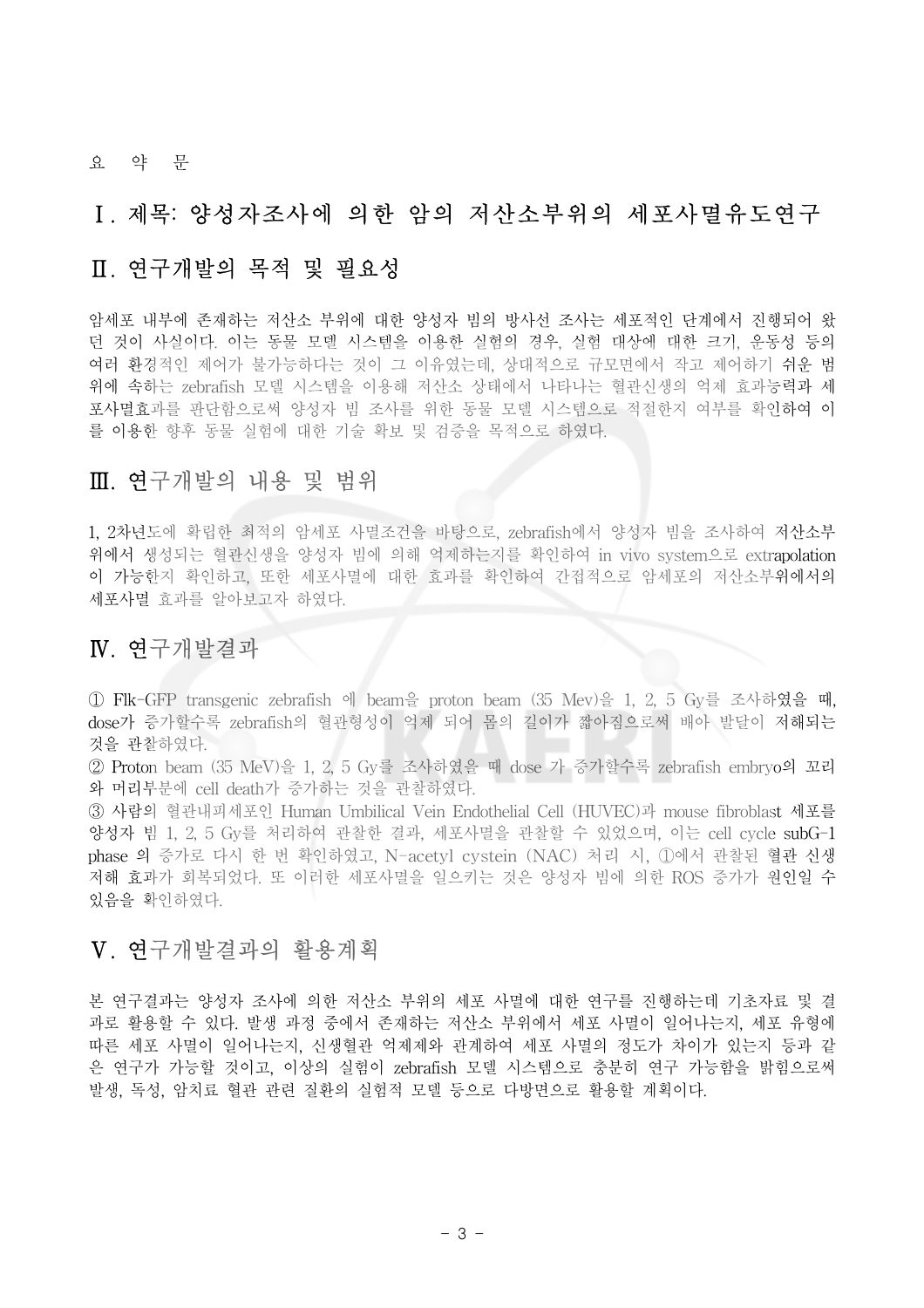## Ⅰ. Title: Induction of cancer cell death by proton beam in tumor hypoxic region

### Ⅱ. Aim and Background of the study

Proton beam has been applied to treat various tumor patients in clinical studies. However, it is still undefined whether proton radiation can inhibit the blood vessel formation and induce the cell death in vascular endothelial cells in growing organs. The aim of this study are first, to develop an optimal animal model for the observation of blood vessel development with low dose of proton beam and second, to investigate the effect of low dose proton beam on the inhibition of blood vessel formation induced by hypoxic conditions.

### Ⅲ. Scope and methodology of the study

In this study, flk1-GFP transgenic zebrafish embryos were used to directly visualize and determine the inhibition of blood vessels by low dose (1, 2, 5 Gy) of proton beam with spread out Bragg peak (SOBP). And we observed cell death by acridine orange staining at 96 hours post fertilization (hpf) stage of embryos after proton irradiation. We also compared the effects of proton beam with those of gamma-ray. An antioxidant, N-acetyl cystein (NAC) was used to investigate whether reactive oxygen species (ROS) were involved in the cell deaths induced by proton irradiation.

## Ⅳ. Results

Irradiated *flk-1-GFP* transgenic embryos with proton beam irradiation (35 MeV, spread out Bragg peak, SOBP) demonstrated a marked inhibition of embryonic growth and an altered fluorescent blood vessel development in the trunk region. When the cells with DNA damage in the irradiated zebrafish were stained with acridine orange, green fluorescent cell death spots were increased in trunk regions compared to non-irradiated control embryos. Proton beam also significantly increased the cell death rate in human umbilical vein endothelial cells (HUVEC), but pretreatment of N-acetyl cystein (NAC), an antioxidant, recovered the proton-induced cell death rate (p<0.01). Moreover, pretreatment of NAC abrogated the effect of proton beam on the inhibition of trunk vessel development and malformation of trunk truncation.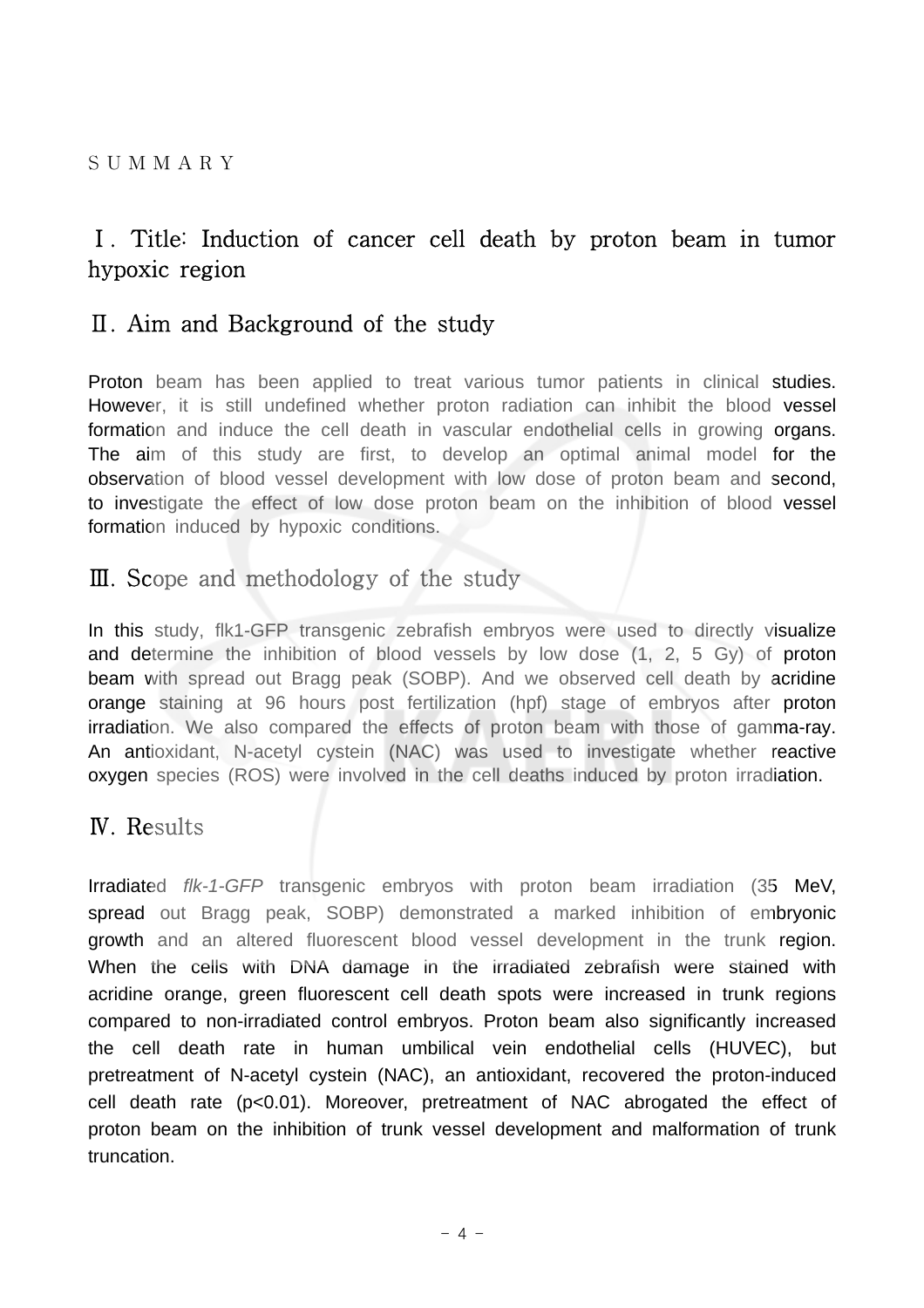# Ⅴ. Application of the study

From this study, we found that proton radiation therapy can inhibit the blood vessel growth which is probably induced in hypoxic region *in vivo* in zebrafish embryos. The inhibition of blood vessel formation by proton beam might be caused by vascular cell death through the increased ROS generation. Therefore, proton therapy can be applied to treat tumor angiogenesis as well as abnormal vessel formation developing in hypoxic region.

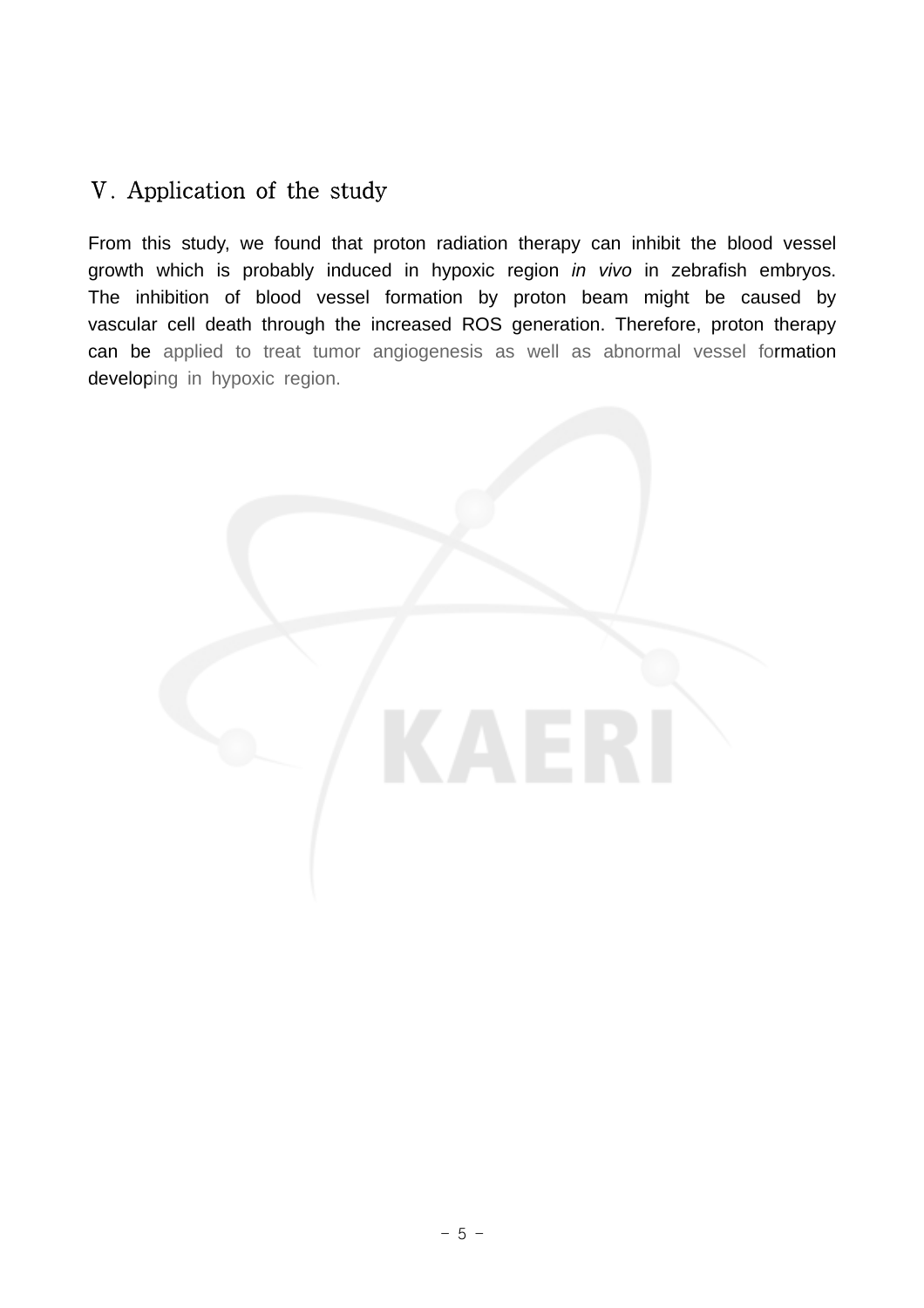# C O N T E N T S

| 1. Necessity of the study $\cdots$ and $\cdots$ and $\cdots$ and $\cdots$ and $\cdots$ $\cdots$ $\cdots$ $\cdots$ $\cdots$ $\cdots$ $\cdots$ $\cdots$ $\cdots$ $\cdots$ $\cdots$ $\cdots$ $\cdots$ $\cdots$ $\cdots$ $\cdots$ $\cdots$ $\cdots$ $\cdots$ $\cdots$ $\cdots$ $\cdots$ $\cdots$ $\cdots$ $\cdots$ $\cdots$ |  |
|-------------------------------------------------------------------------------------------------------------------------------------------------------------------------------------------------------------------------------------------------------------------------------------------------------------------------|--|
|                                                                                                                                                                                                                                                                                                                         |  |
|                                                                                                                                                                                                                                                                                                                         |  |
|                                                                                                                                                                                                                                                                                                                         |  |
|                                                                                                                                                                                                                                                                                                                         |  |
|                                                                                                                                                                                                                                                                                                                         |  |

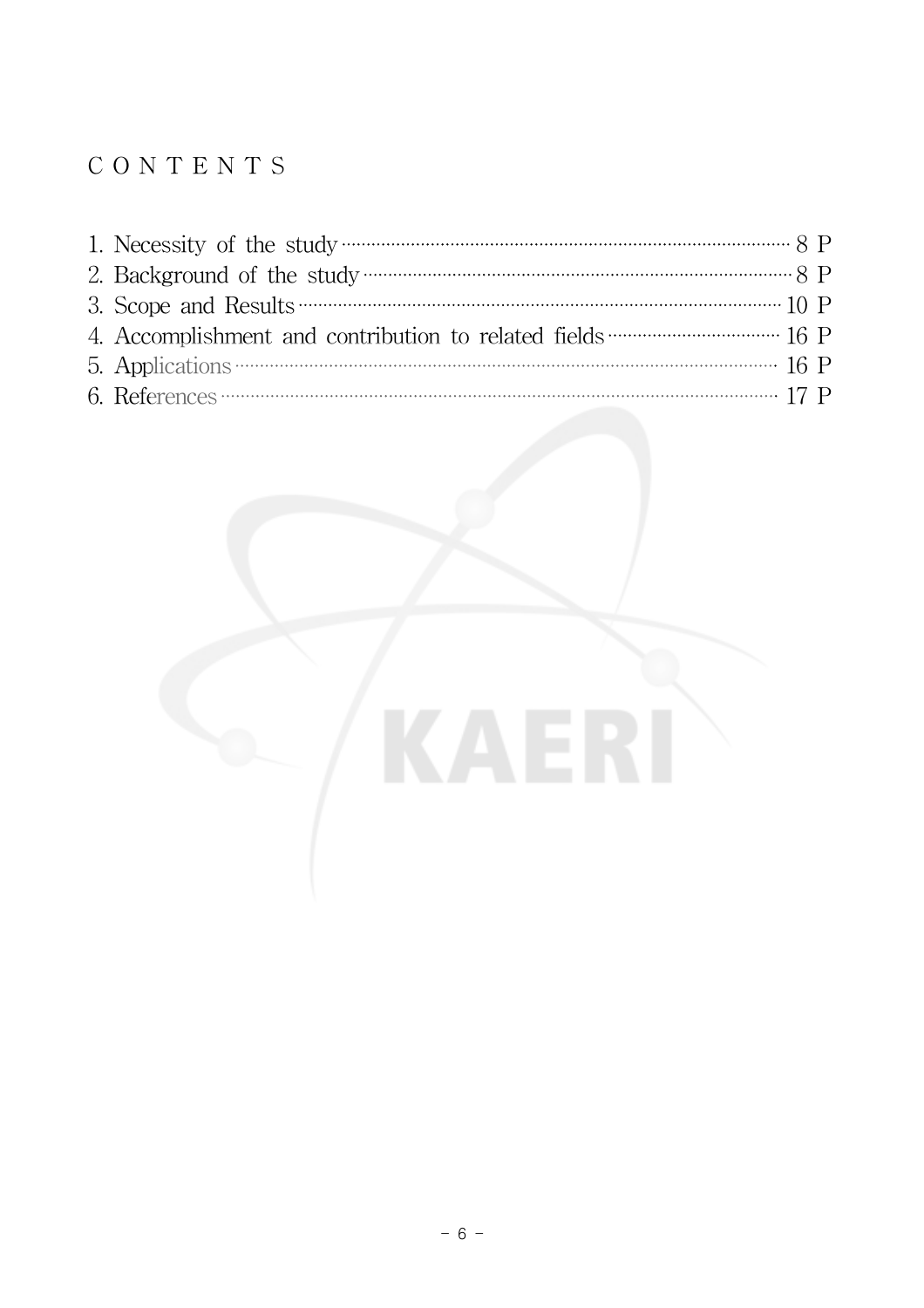# 목 차

| 1. 연구개발의 중요성 …………………………………………………………………………………… 8 쪽 |  |
|---------------------------------------------------|--|
| 2. 국내외 연구동향 ……………………………………………………………………………………… 8 쪽 |  |
| 3. 여구개발 수행 내용 및 결과 ………………………………………………………………… 10 쪽 |  |
| 4. 목표달성도 및 관련분야에의 기여도 …………………………………………………… 16 쪽   |  |
| 5. 여구개발결과의 활용계획 ……………………………………………………………………… 16 쪽  |  |
|                                                   |  |

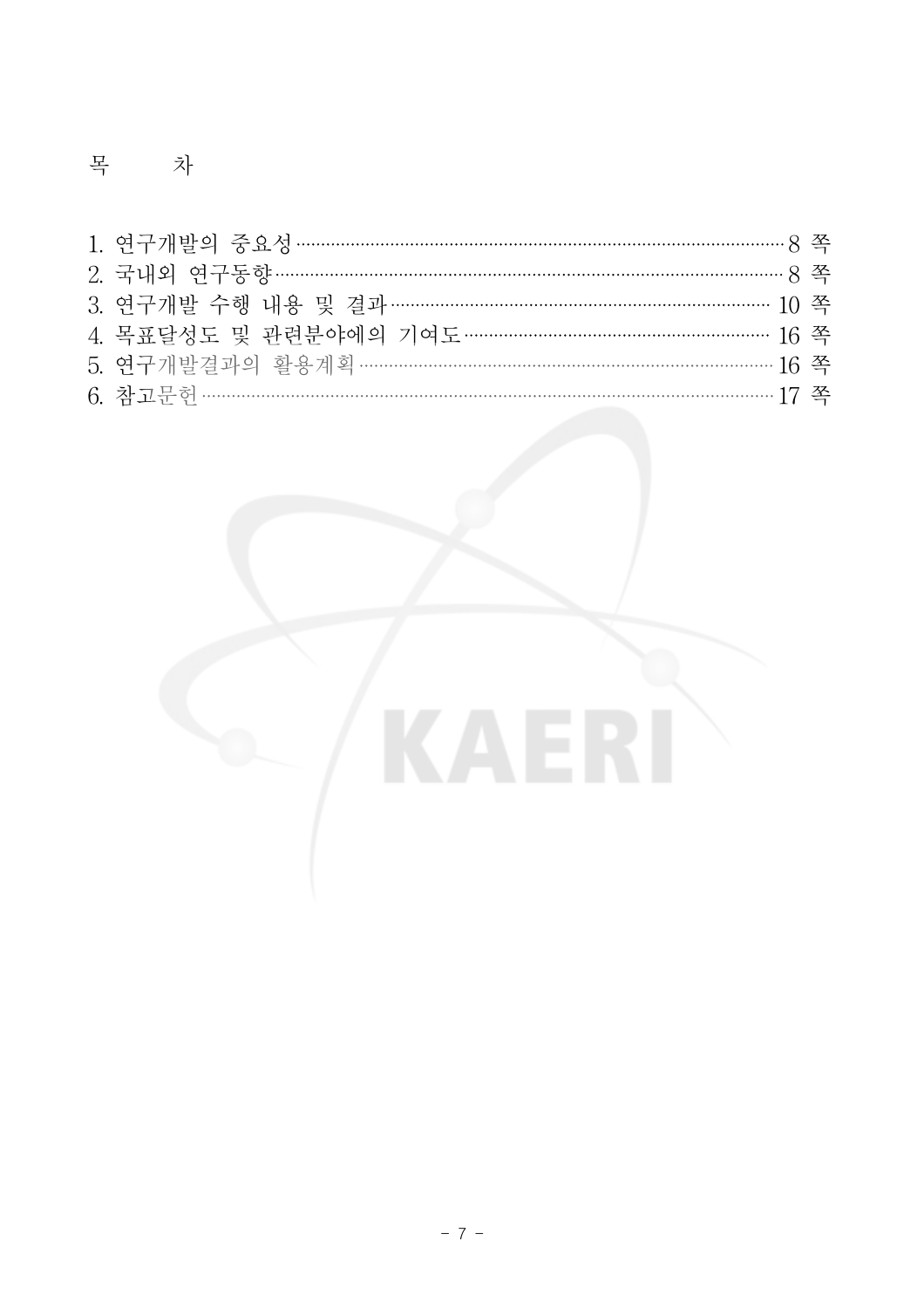# 1. 연구개발의 필요성

### 가. 연구과제의 중요성 및 독창성

#### (1) 연구의 중요성

#### - 기술적 측면:

본 연구는 양성자 빔에 의한 암세포사멸 유도에 있어서 암세포 내부에 존재하는 저산소 부위에 대하여 동물 모델 시스템 상에 양성자 빔의 효과를 관찰하는데 그 중요성이 있다. 동물 모델 시스템의 특성상 양성자 빔 조사의 어려움으로 그 실험이 쉽지 않았던 상황에서 zebrafish 모델을 이용하여 양성자 빔 조사를 진행함으로 연구 진행의 유효성을 알아본 실험으로 향후 연구에 활용가능 여부를 알 수 있다. Flk1-GFP transgenic line을 이용하여 양성자 빔을 조사한 후, 혈관 신생 과정에 있는 zebrafish에서 어떠한 영향이 있는지 확인하고, acridine orange 시약을 이용하여 apoptosis가 일어나는지 여부를 확인 하는 연구이다.

#### - 경제․산업적 측면:

기존의 암의 방사선 치료는 저산소 부위에 그 효과가 저하되어 암세포의 내성을 유발하게 됨으로써 암 세포가 더욱 성장하게 될 뿐 아니라 암의 재발에 대한 위험성을 막을 수 없는 한계를 나타내었지만, 양성자에 의한 치료가 저산소 부위의 암세포까지도 세포사멸을 유도할 수 있다면 이는 방사선 요법에 의한 암치료에 큰 변화를 가져올 수 있을 것이다. 또 동물 모델 시스템에서 양성자 빔 조사의 효과를 확인함으로써 양성자 빔이 치료 방법으로써 얼마나 유효할 수 있는지 확인이 가능할 것이다. 이로써 얻을 수 있는 경제적, 산업적인 중용성은 현재의 암환자의 증가추세와 암수술 후 암의 재발률을 볼 때 국가적, 민간의 의료산업분야에서 부가가치가 높은 분야로서 양산될 수 있을 것으로 생각된다.

- 사회․문화적 측면:

양성자 조사에 의한 암의 저산소 부위에서의 세포사멸내성을 극복하는 것은 암의 치료율을 높이고 재 발의 가능성을 낮출 수 있기 때문에 증가추세에 있는 암 환자들에게 희망과 삶의 행복을 가져다 줄 수 있는 연구가 될 것이다. 이는 사회적으로나 문화적인 면에서 계산할 수 없는 효과를 낳을 것으로 생각 된다.

#### (2) 연구의 독창성

저산소에 의한 방사선 조사의 세포사멸 저해의 극복여부에 대한 관점에서 연구를 시도하는 것이며, 특히 동물 모델에서 양성자 조사의 강도와 시점에 대한 효과를 직접 관찰하여 저산소 부위에 대한 동물 모델 실험이 가능한지 여부를 판단하는 것이 본 연구의 특성이다. 동물 모델 시스템으로 zebrafish를 이용하는 데, Flk1-GFP transgenic line을 이용하여 blood vessel을 형성하는 부위에 GFP를 발현하는 embryo를 획득한 후, 이를 양성자 빔을 조사하여 혈관 신생의 영향을 살펴보고 세포사멸의 정도를 관찰하는 연구 이다.

이 과정에서 zebrafish가 양성자 빔 조사 연구에 효과적인 동물 모델이 될 수 있는지 알아보고 저산소 부 위에 대한 양성자 빔 조사 효과를 연구하는데에 연구의 독창성이 있으며 이의 효용성을 확인하는 방법적 독창성을 적용한 연구이다.

## 2. 국내외 연구 동향

### 가. 유사 연구사례에 대한 조사 현황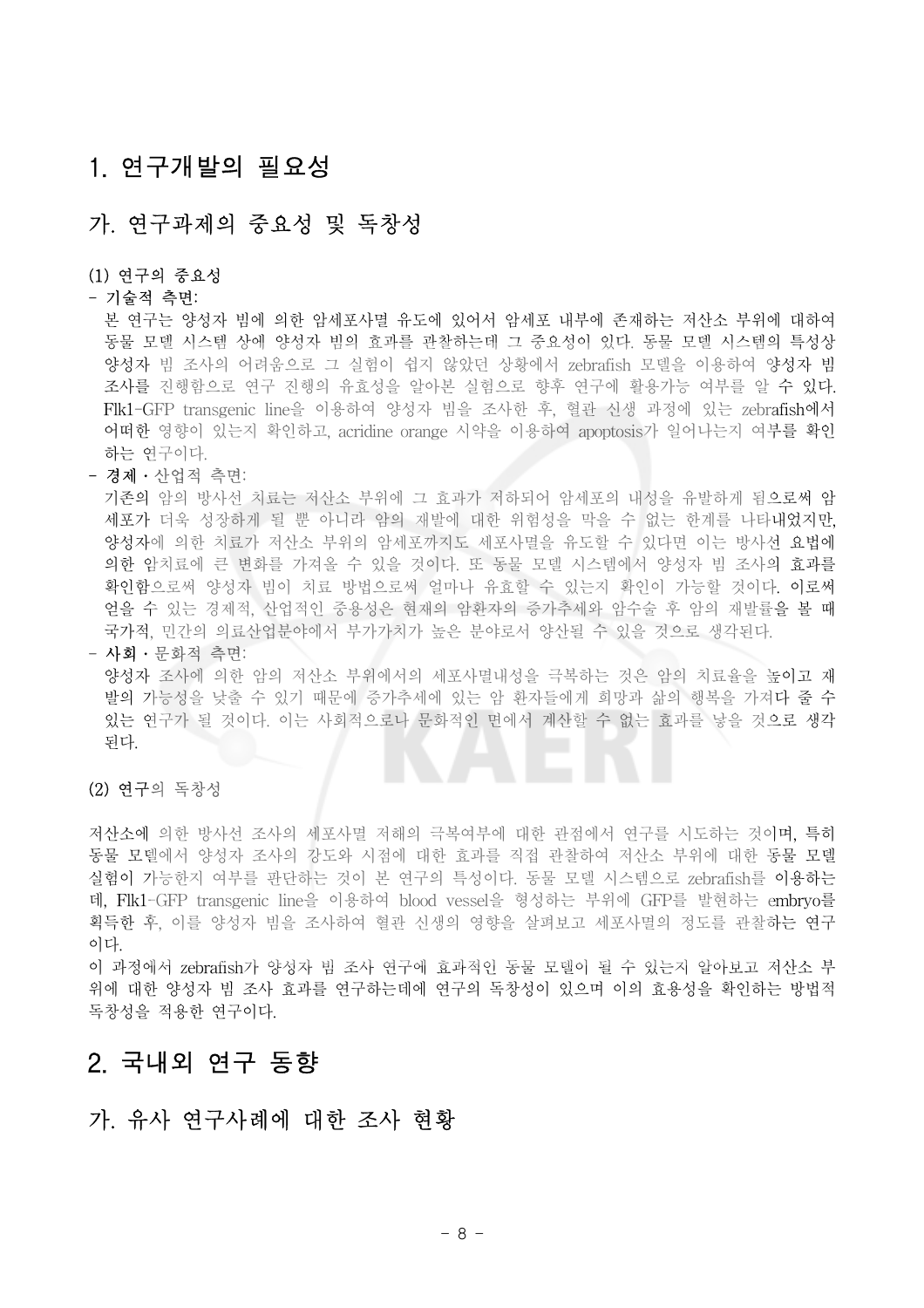#### (1) 암의 저산소 상태와 방사선 조사 내성연구:

(가) 오랜 기간 동안 방사선 요법으로 암치료를 연구해 온 암전문가들은 방사선 요법에 방해가 되는 요 소가 바로 암세포 내 저산소 상태일 것이라고 추정하게 되었는데, 이유는 세포 내 산소농도가 25-30mmHg 이하의 경우 radiosensitivity가 급격히 저하되는 것이 관찰되었고 산소가 존재하면 많은 양 으로 생성되는 free radical (또는 ROS)이 DNA damage를 초래하여 DNA repair 기회가 감소됨에 따라 apoptosis가 증가되는 것이 관찰되었기 때문이다. 또한 화학 요법제에 의한 항암제 투여 역시 그 약물의 효과를 최대화하기 위해서는 세포 내 산소가 필수적이지만 저산소 부위에서는 약물에 의한 세포사멸은 이루어지지 않고 그 반대의 현상이 일어나게 된다.

(나) 암치료제 (방사선 조사 등)에 대한 저산소 부위의 내성은 몇 가지 기전에 의해 일어날 것으로 추정 된다.

- ① 직접적 원인: DNA damage의 고착화 실패.
- ② Proteomic change와 관련된 간접적 원인:
	- ㉮ 증식의 kinetics 감소
	- ㉯ G1/S phase arrest: G0 phase cell 수 증가
	- ㉰ Glutathione 및 관련 thiol의 감소
	- ㉱ DNA repair enzyme과 내성관련 단백질의 증가
- ③ 유전체와 clonal selection과 관련된 간접적 원인:
	- ㉮ Apoptosis와 분화의 감소
	- ㉯ Clonal heterogeneity
	- ㉰ 내성 clone의 증식
	- ㉱ Aggressive phenotype을 가진 cell 수 증가

④ 2차적인 원인: 강력해진 glycolysis 경로와 세포 외부의 acidosis로 생각된다.

(다) 이를 극복하기 위해 암치료 전문가들은 그동안 많은 연구와 노력을 기울여 왔는데, 예를 들면, 저산 소 부위에만 결합하는 화합물 (misonidazol, pimonidazol 등 imidazol 연관)을 개발하여 free radical을 증 가시켜 방사선의 치료효과를 높이고자 하였고, 또한 직접적으로 산소 농도를 높이는 방법도 강구하기도 하였다. 하지만 이러한 노력에도 불구하고 여전히 암 내부에는 저산소가 존재하게 되고 이러한 암치료 요법의 한계가 줄어들지 않고 있다.

#### (2) 양성자 빔을 이용한 암치료 연구:

그동안의 암에 대한 양성자 치료는 그동안 포괄적인 상대적 생물학적 효능을 사용하여 왔는데 보통 처음 의 빔 에너지 또는 특정 부위와 관계없이 적용되는 것이었다. 양성자 빔에 의한 RBE가 목적 부위의 가 장자리에서 높은 것을 관찰하였고, in vivo 동물 실험 모델에서 감마선 조사보다 DNA damage와 micronucleus 형성 및 apoptosis가 증가됨을 보았고, 세포 생존은 감소하였으나, gamma선 조사보다 조사 후 정상세포로 회복이 늦게 됨을 알 수 있었다. 하지만 여전히 정상세포와 암세포에서 모두 저에너지 (7-33keV)의 양성자 조사에 의해서 세포가 사멸했으며 이는 감마선보다 효과가 좋은 것으로 나타났다. 특히 재미있는 사실은 감마선에 의해 내성을 나타내는 세포조차 양성자 조사에서는 효과가 좋은 것으로 관찰되었다. 또 양성자가 부위에 따른 에너지 발생이 다르게 나타나기 때문에 치료 시 치료 부위까지의 거리와 치료 부위의 깊이 등을 고려하는 연구도 진행하고 있으나 아직 정확한 데이터는 부족하다.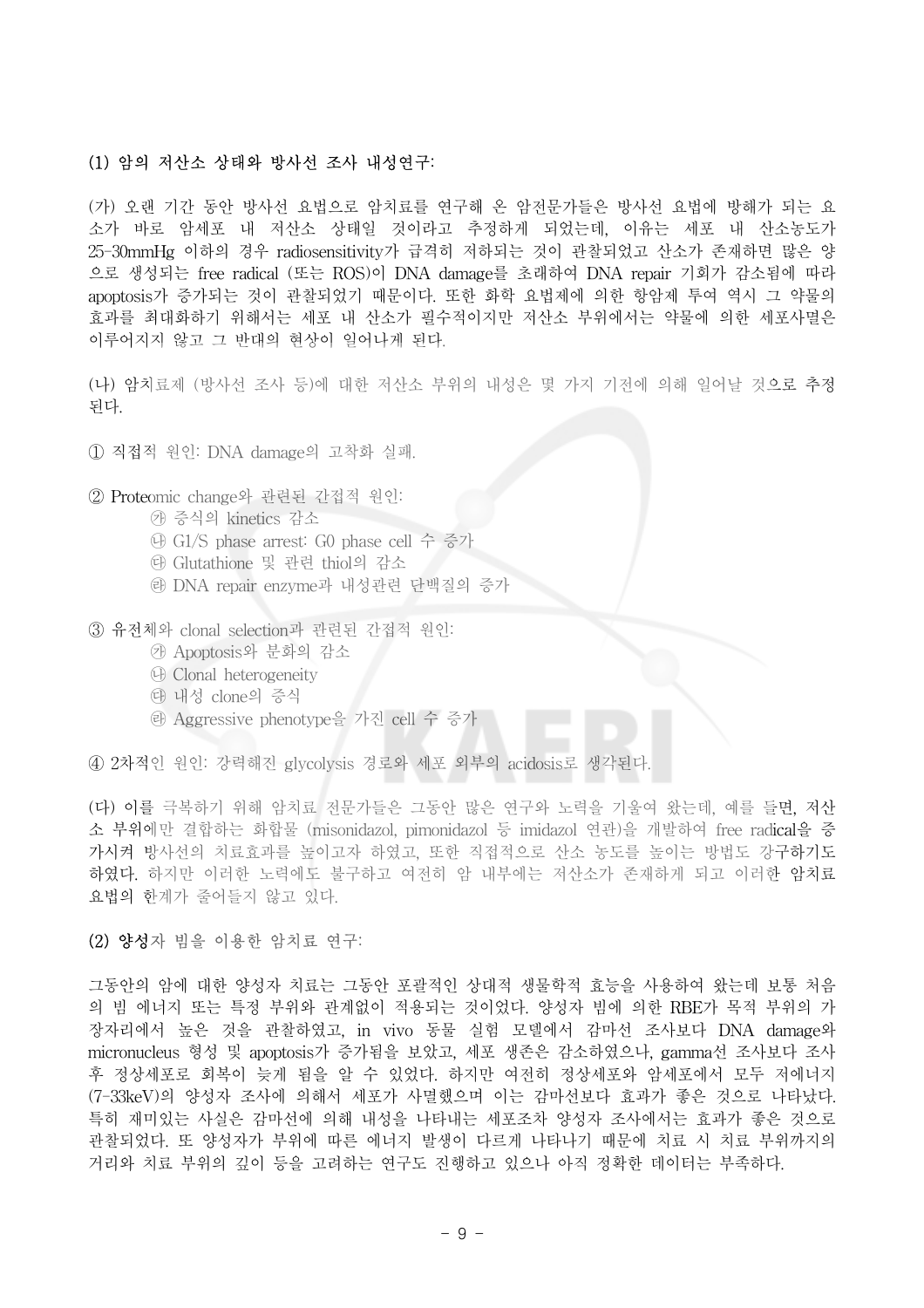(가) 국내의 경우: 국내에서는 연구 진행 사례가 없다. (나) 조사한 연구 개발 사례에 대한 자체분석 및 평가 결과

이러한 양성자 빔을 이용한 암치료 연구를 조직적으로 동물 모델에서 진행한 연구는 안구암 등에서 진행 한 몇몇의 보고를 제외하고는 매우 드물며, 특히 암조직의 내부에 존재하는 저산소 부위에 대한 고려와 이를 직접 실험적으로 증명하려고 하는 연구는 부족하다. 그러므로 본 연구의 필요성이 절실하다.

## 3. 연구개발 수행 내용 및 결과

## 가. 연구수행 방법

(1) 세포배양: Human umbilical vascular endothelial cell과 Nih3T3 cell을 각각 20% FBS, antibiotics(streptomycin/penicillin)를 포함한 Media 199와 10% FBS, antibiotics가 포함된 Dulbecos' minimal essential media (DMEM)에 배양하였다. 배양기 조건은 21% O2, 5% CO2, 조건으로 37˚C에서 배양하였다.

(2) 세포사멸 관찰: HUVEC 세포와 Nih3T3 세포에 양성자 빔을 조사하여 48시간 이후 MTT assay를 실시하였다.

(3) ROS 측정 : 양성자 빔이 조사된 세포들을 배양 dish에서 떼어낸 다음, 2uM의 Dichlorofluorescein (DCF) diacetate를 첨가하여 1시간 동안 상온에서 배양되었다. 이후, FACS Calibur 를 이용하여 ROS 정도를 관찰했다.

(4) 혈관내피세포에 발현되는 VEGF receptor인 Flk-1에 GFP를 발현하도록 한 transgenic zebrafish를 유지하여, wild type인 AB와 mating시켜 Flk-1 transgenic zebrafish embryo를 획 득했다.

(5) 일반적인 zebrafish stage 관찰을 위해, ZEISS Stemi 2000 모델을 이용하여 관찰을 했으며, stage 관찰과 GFP 발현, 부위별 defect 관찰은 LEICA MZFLⅢ를 이용했다. 또한, ZEISS axioskop과 ZEISS Imager.Z1 모델을 이용하여 사진 관찰을 했다.

(6) in vivo 세포사멸 실험 : 96hpf stage embryo에서 세포사멸 정도를 확인하기 위해, stage 2 ~ 3h 전에 sample을 모으고, PBS-tw (tween 0.1%)를 10 ~ 30초간 처리하여 coating한 후, room temperature에서 1시간 동안 acridine orange를 처리한다. (암반응을 시켜야 하므로, 호일 로 감싸준다) 이후, linger 1% 용액으로 20분간 4 ~ 5회 washing한 후, tricaine 용액을 이용하 여 마취 후, 3% methyl cellulose에 mounting하여 관찰했다.

(7) 양성자 빔 조사: 양성자기반공학기술개발 사업단이 확립한 양성자가속 장치 (Cyclotron,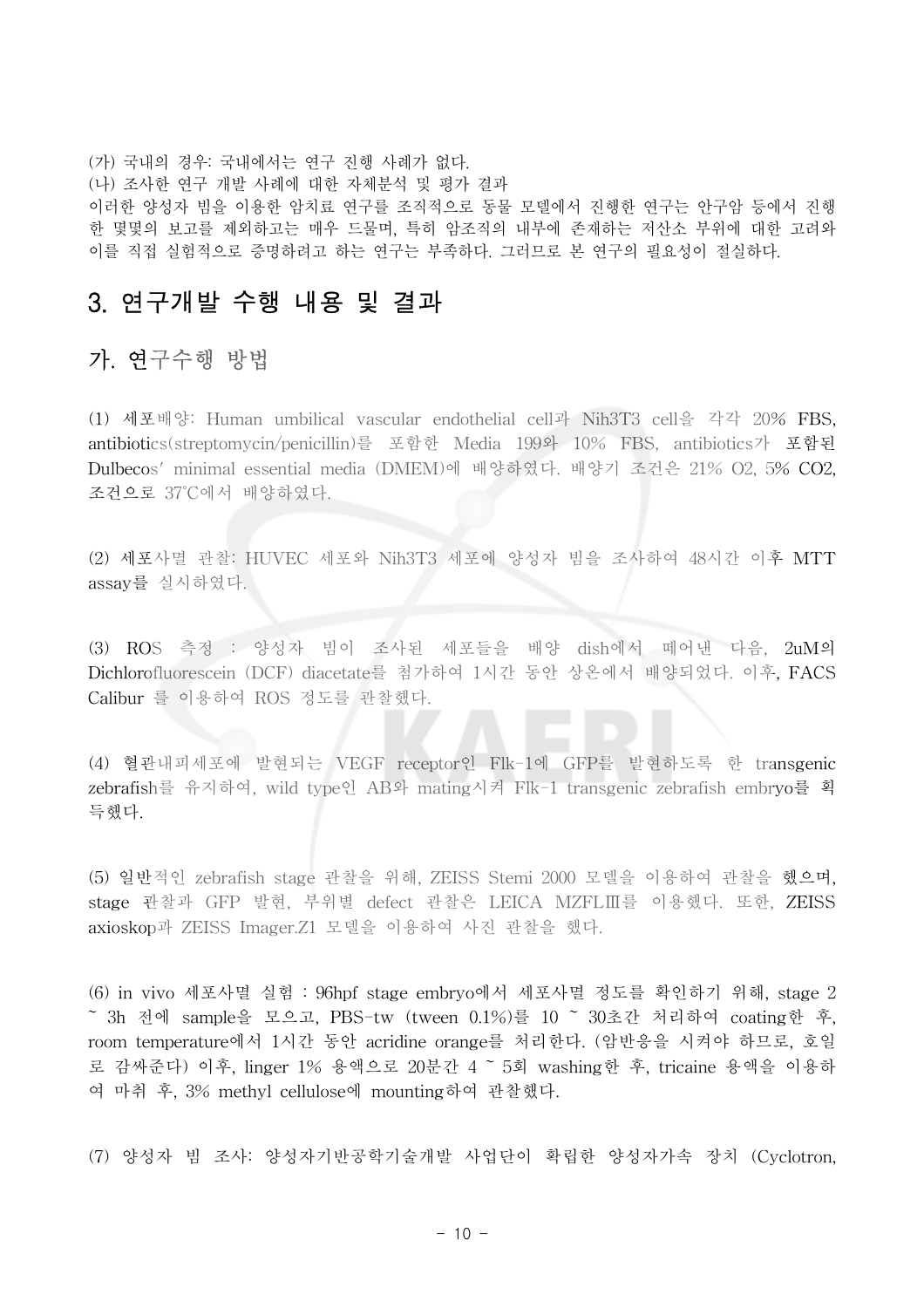Scanditronix, Sweden, 서울 원자력 병원 내 위치)를 이용하여 각 조사선량별로 세포에 조사하 여 암세포사멸능력을 조사하였다. 이와 비교실험을 위하여 경북대병원 방사선과에 있는 감마선 을 같은 방법으로 조사하였다.

### 나. 연구수행 내용 및 결과

#### (1) 연구내용

(가) 저에너지 양성자 빔에 의한 zebrafish 에서 혈관신생과정 억제 여부 및 그에 따른 세포사 멸 연구.

(나) 저에너지 양성자 빔에 의한 HUVEC 과 Nih3T3 cell 의 세포사멸 및 ROS 생성정도 연구. (다) 저에너지 양성자 빔 조사와 감마선 조사 간에 zebrafish에서 혈관신생과정 억제 결과에 대한 비교 연구.

#### (2) 연구결과

#### (가) Flk-GFP transgenic zebrafish에 양성자 빔을 조사하여 혈관신생억제효과 관찰

Flk1-GFP transgenic zebrafish와 wild type 인 AB zebrafish 간에 mating을 하여, 양성자 빔 조사 실험을 진행하기 위해 필요한 sample embryo 를 획득했다. 그리고 zebrafish embryo 의 stage가 24 시간 무렵을 지날 때, 양성자 빔 (35 Mev)을 1, 2, 5 Gy 의 dose로 embryo 들에 조사하였다. 양성자 빔의 dose가 증가할수록 zebrafish embryo 의 혈관형성이 억제 되어 혈관 의 퍼져나감이 온전치 못하고 그로 인해 전체적인 몸의 길이가 짧아짐으로써 배아 발달이 저 해되는 것을 관찰하였다 (Fig. 1, 2).

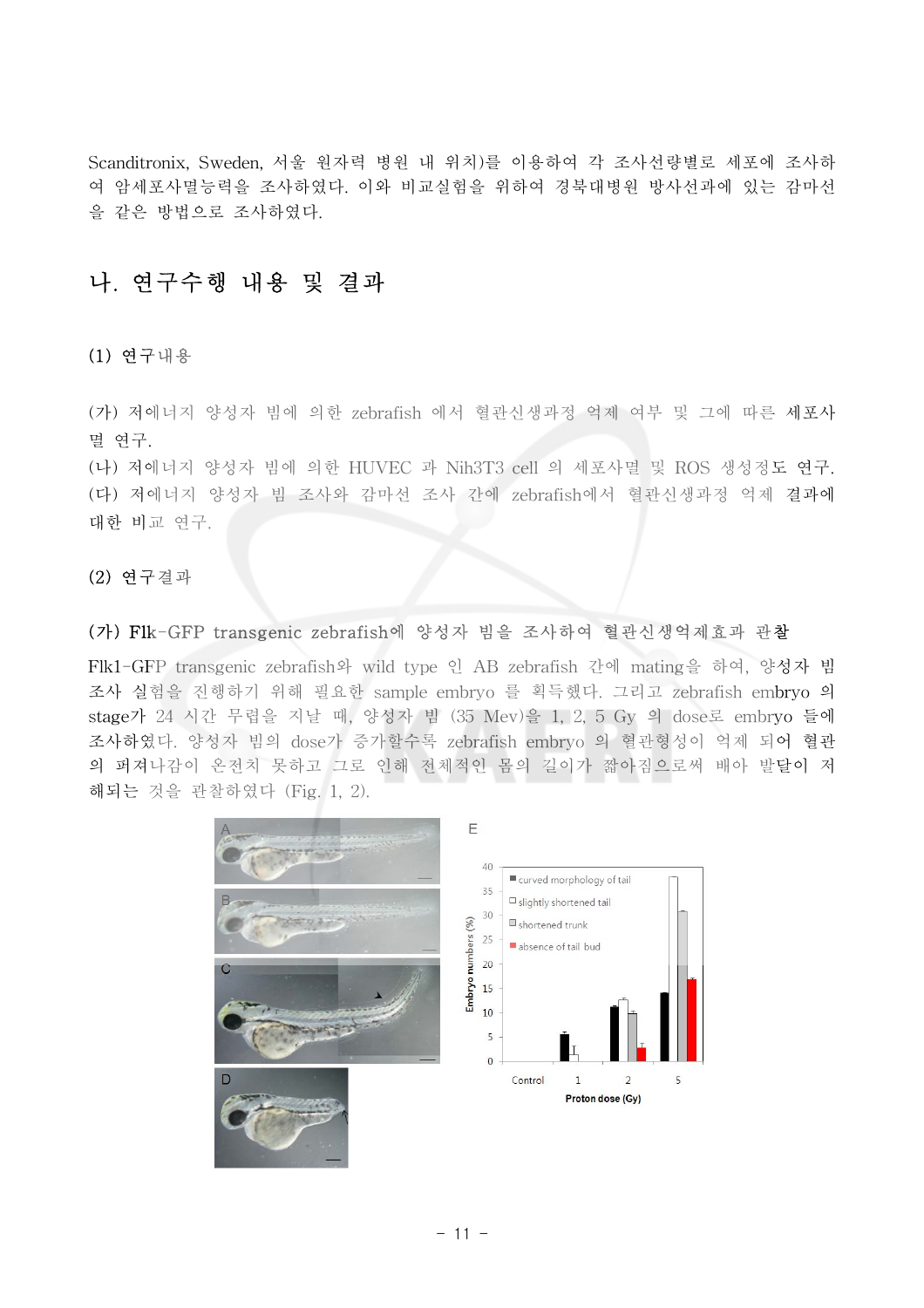Fig. 1. Gross morphology and abnormalities observed in zebrafish embryo after irradiated with proton beam. A) Embryos at 24 hpf stage were irradiated with proton 0 (A), 1 (B), 2 (C) and 5 Gy (D). After 24 h (48 hpf), gross morphology was observed under the stereomicroscope and pictured. Scale bar is 200  $\mu$ m. Treatment of proton resulted in curved tail (arrow in C), shortened tail or the absence of tail bud (D) in whole embryos. E) The ratio of embryos with defects in each dose is shown.



Fig. 2. Effect of proton beam on the development of blood vessels in trunk and tail regions. *Flk-1-GFP* transgenic zebrafish was irradiated with proton beam 0 (A, E), 1 (B, F), 2 (C, G) and 5 Gy (D, H) at 24 hpf. Pictures with light (A-D) and dark fields (E-F) of embryos show respective GFP fluorescence of micro-vessels in proton-irradiated *flk-1-GFP* transgenic zebrafish embryos at 96 hpf under the fluorescent stereomicroscope. Scale bar is 100  $\mu$ m. DLAV, dorsal longitudinal anastomotic vessel, PAV, parachordal vessel, ISV, intersegmental vessel, DA, dorsal aorta, PCV, posterior cardinal vein.

#### (나) Flk-GFP transgenic zebrafish와 혈관내피세포에서 세포사멸유도효과를 관찰

역시 24 시간 무렵의 zebrafish embryo 에 양성자 빔 (35 MeV)을 1, 2, 5 Gy 조사하였을 때, 96 hpf stage 에서 dose 가 증가할수록 zebrafish embryo 의 꼬리와 머리 부분에 cell death가 증가하는 것을 관찰하였다 (Fig. 3). 이는 acridine orange를 사용한 DNA damage 여부 실험에 서, green fluorescence를 관찰함으로써 확인할 수 있었다.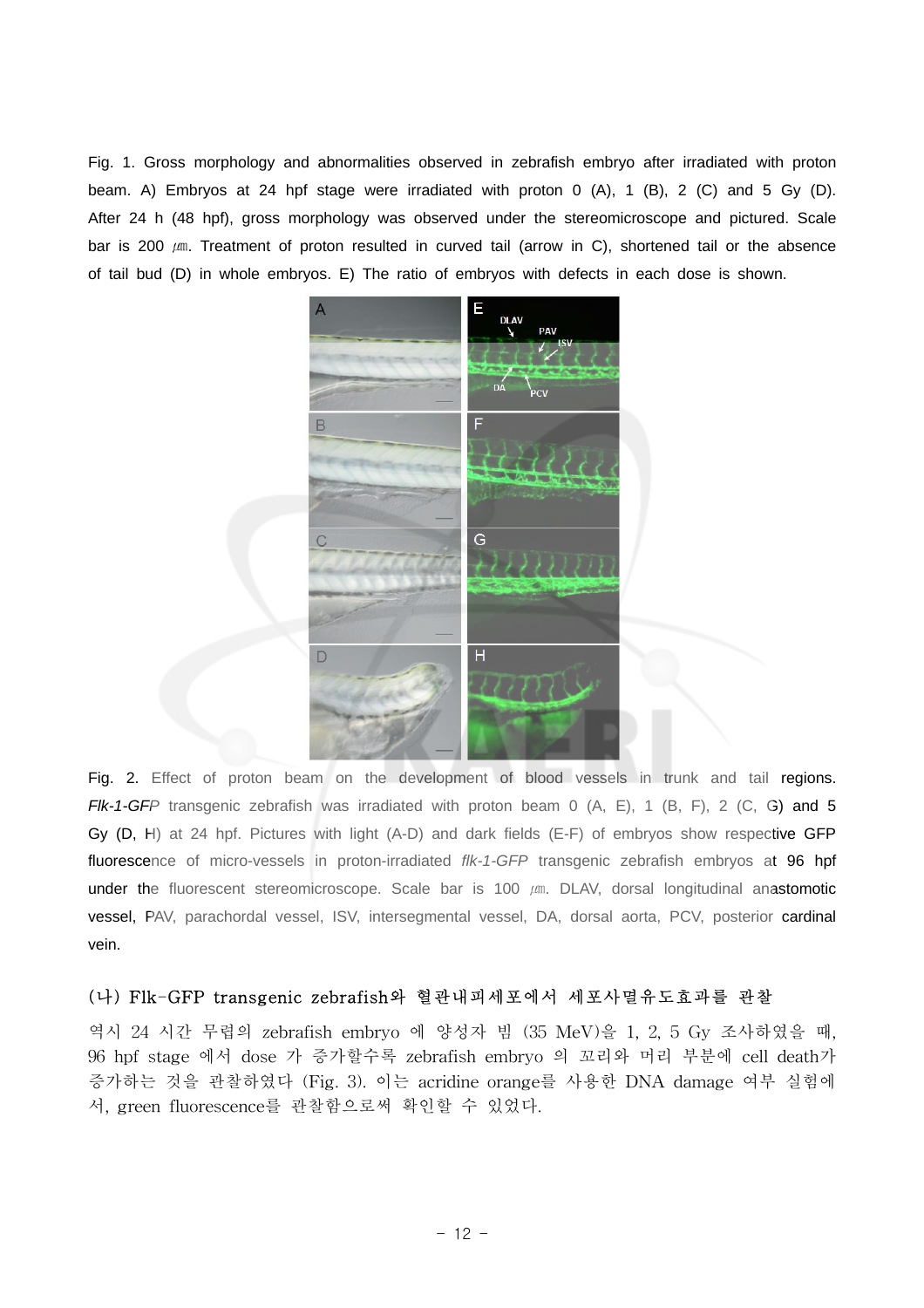

Fig. 3. Effect of proton beam on cell death in trunk and tail bud regions of zebrafish embryos. Irradiation of proton was same as described in Fig.1 and 2. Damaged cells were fluorescently spotted (arrows in G, H) under the fluorescent microscope after stained with acridine orange at 96 hpf. Pictures with light (A-D) and dark fields (E-F) of embryos show respective GFP fluorescence of DNA damaged green fluorescent spots. Scale bar is 100  $\mu$ m.

#### (다) 혈관내피세포와 정상 fibroblast에서 양성자빔에 의한 세포사멸 관찰

사람의 혈관내피세포인 HUVEC 세포와 마우스 fibroblast (Nih3T3)를 대상으로, 양성자 빔 1, 2, 5 Gy 처리 후 MTT assay를 통해 관찰한 결과, 역시 세포수준에서도 양성자 빔이 dose 에 따라 세포사멸이 진행됨을 관찰할 수 있었으며, 이는 FACS Calibur를 이용한 측정을 통한 분 석에서도, cell cycle subG-1 phase 의 증가로 다시 한 번 확인할 수 있었다. 또 이러한 세포사 멸을 일으키는 것은, Dichlorofluorescein (DCF) diacetate 를 통한 양성자 빔에 대한 ROS 증 가를 확인하는 것으로써, ROS에 의해 세포사멸이 매개되는 것으로 사료된다 (Fig. 4).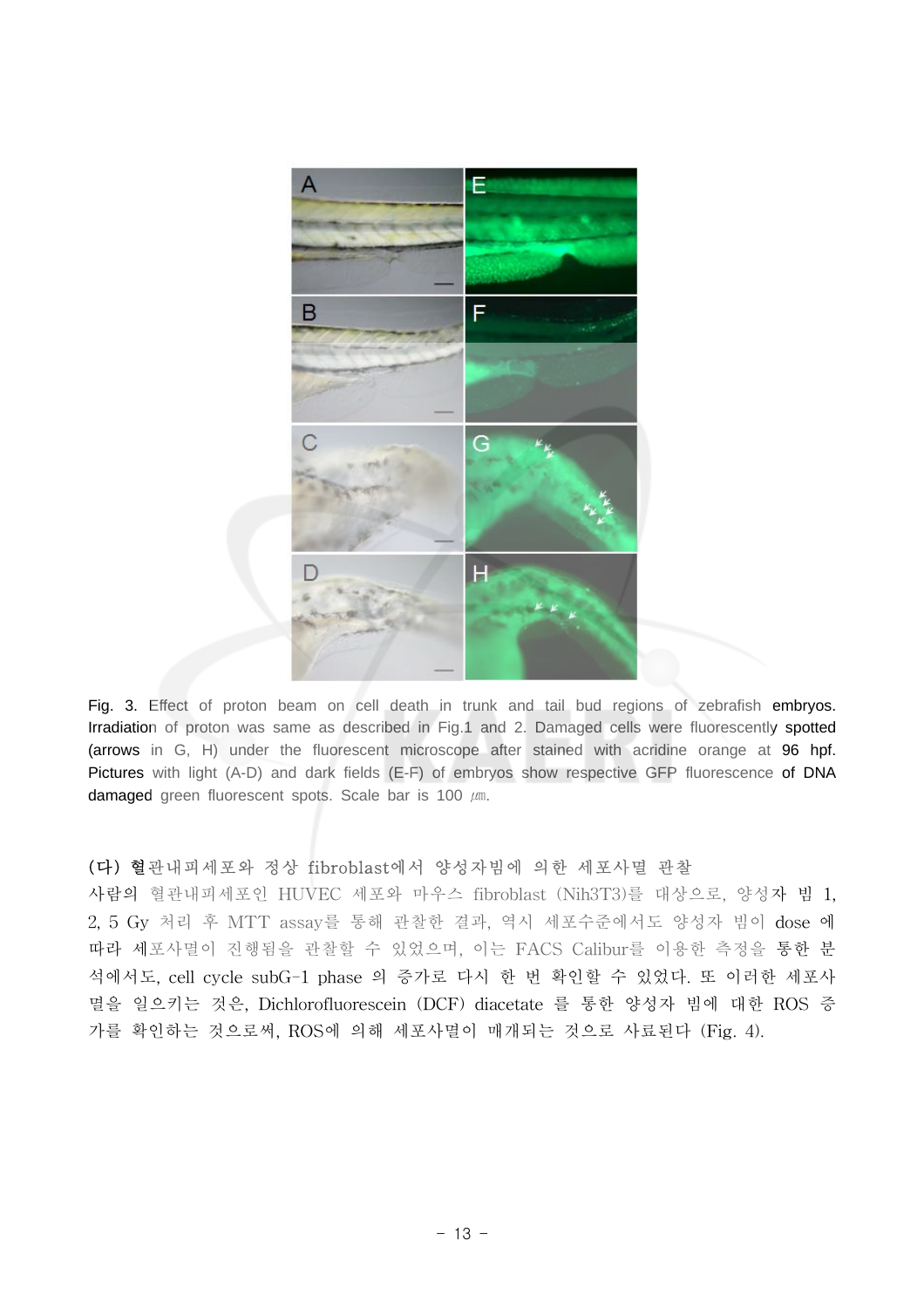

Fig. 4. In vitro effects of proton beam on the cell death of vascular cells. HUVECs and NIH3T3 cells were irradiated with proton beam (1, 2, 5 Gy) and at 48 h after irradiation, cell viability was checked with MTT assay, subG1 phase cell population was determined with FACS analysis and ROS generation was also examined. MFI is median fluorescent intensity. Significance was examined p<0.01 (\*).

#### (라) Flk-GFP transgenic zebrafish에 감마선을 조사하여 혈관신생억제효과 관찰

Flk1-GFP transgenic zebrafish와 wild type 인 AB zebrafish 간에 mating을 하여, 감마선 조 사 실험을 진행하기 위해 필요한 sample embryo 를 획득했다. zebrafish embryo stage가 24 시간 무렵을 지날 때, 감마선을 양성자 빔에서 조사한 조사량과 동일한 정도로, 1, 2, 5 Gy 의 dose로 embryo 에 조사하였다. 양성자 빔의 경우, 조사 dose가 증가할수록 zebrafish embryo 의 혈관형성이 억제되었던 것에 반하여, 감마선의 경우, dose가 증가함에 따른 혈관형성 억제 효과를 뚜렷하게 관찰할 수가 없었다 (Fig. 5, 6).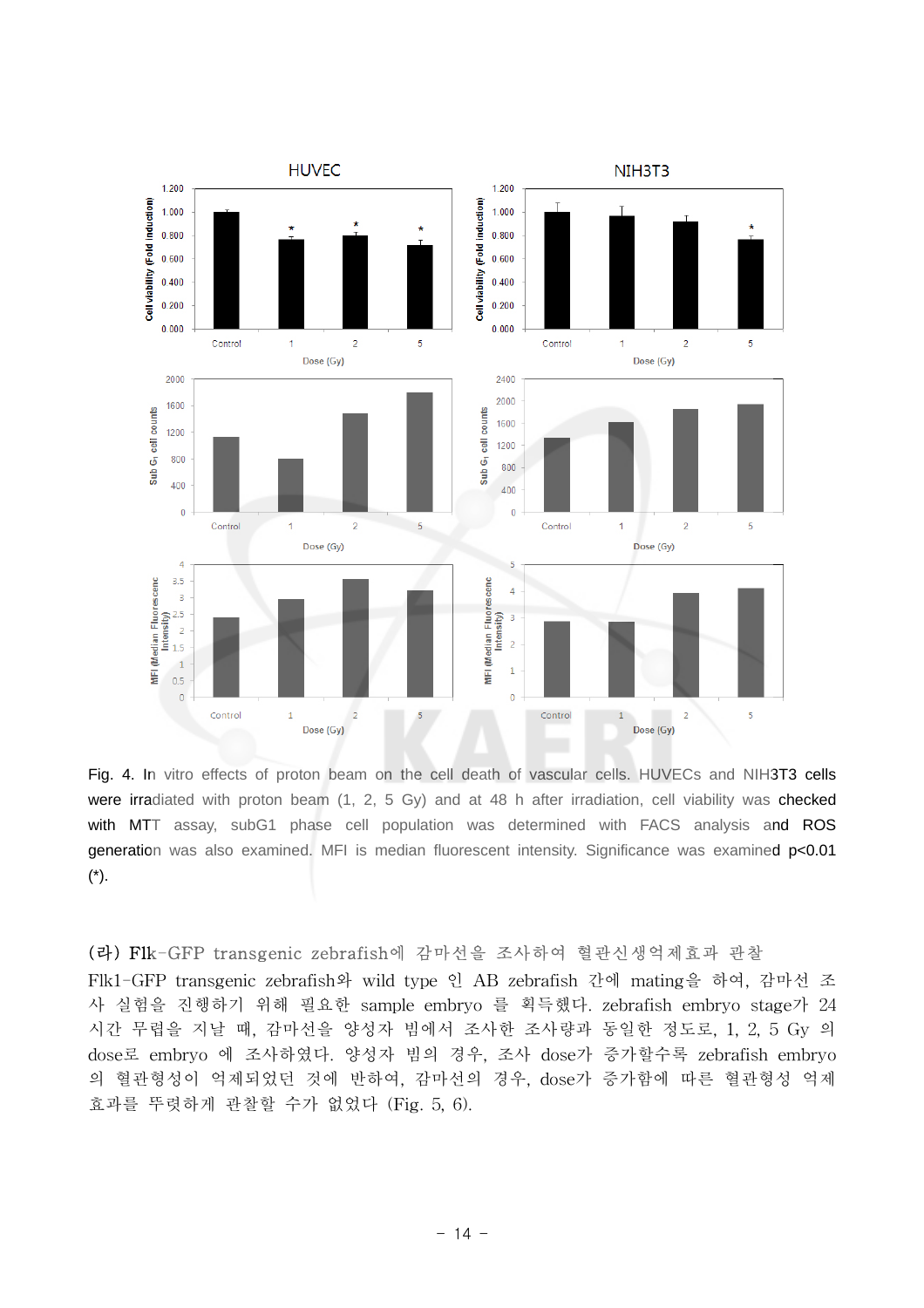

Fig. 5. Gross morphology of zebrafish embryo at 72 hpf after irradiated gamma ray. 24 hpf stage embryos were irradiated with gamma ray at 1, 2, 5 Gy. After 48 h, gross morphology was observed under the stereomicroscope. Scale bar is 200  $\mu$ m.



Fig. 6. Blood vessel development in trunk and tail region. Flk-1-GFP transgenic zebrafish was irradiated with gamma ray at 1, 2, 5 Gy at 24 hpf stage, and the green fluorescent blood vessels were observed at 72 hpf under the fluorescent stereomicroscope. Scale bar is 100  $\mu$ m.

#### (마) Antioxidant인 NAC의 처리에 의한 anti-angiogenesis 효과의 상쇄

Flk1-GFP transgenic zebrafish와 wild type 인 AB zebrafish 간에 mating을 하여, sample embryo를 획 득했다. zebrafish embryo stage가 24 시간 무렵을 지날 때, antioxidant인 NAC을 처리하여 양성자 빔을 1, 2, 5 Gy 의 dose로 embryo 에 조사하였다. NAC을 처리하지 않은 것과 처리한 것의 결과를 비교하면, NAC을 처리하였을 때, 양성자 빔 조사를 통해 관찰되었던 anti-angiogenesis의 효과가 사라짐을 확인할 수 있었다 (Fig. 7B-7G). HUVEC을 이용한 세포 실험의 경우에서도, 2 Gy의 양성자 빔 조사시, NAC의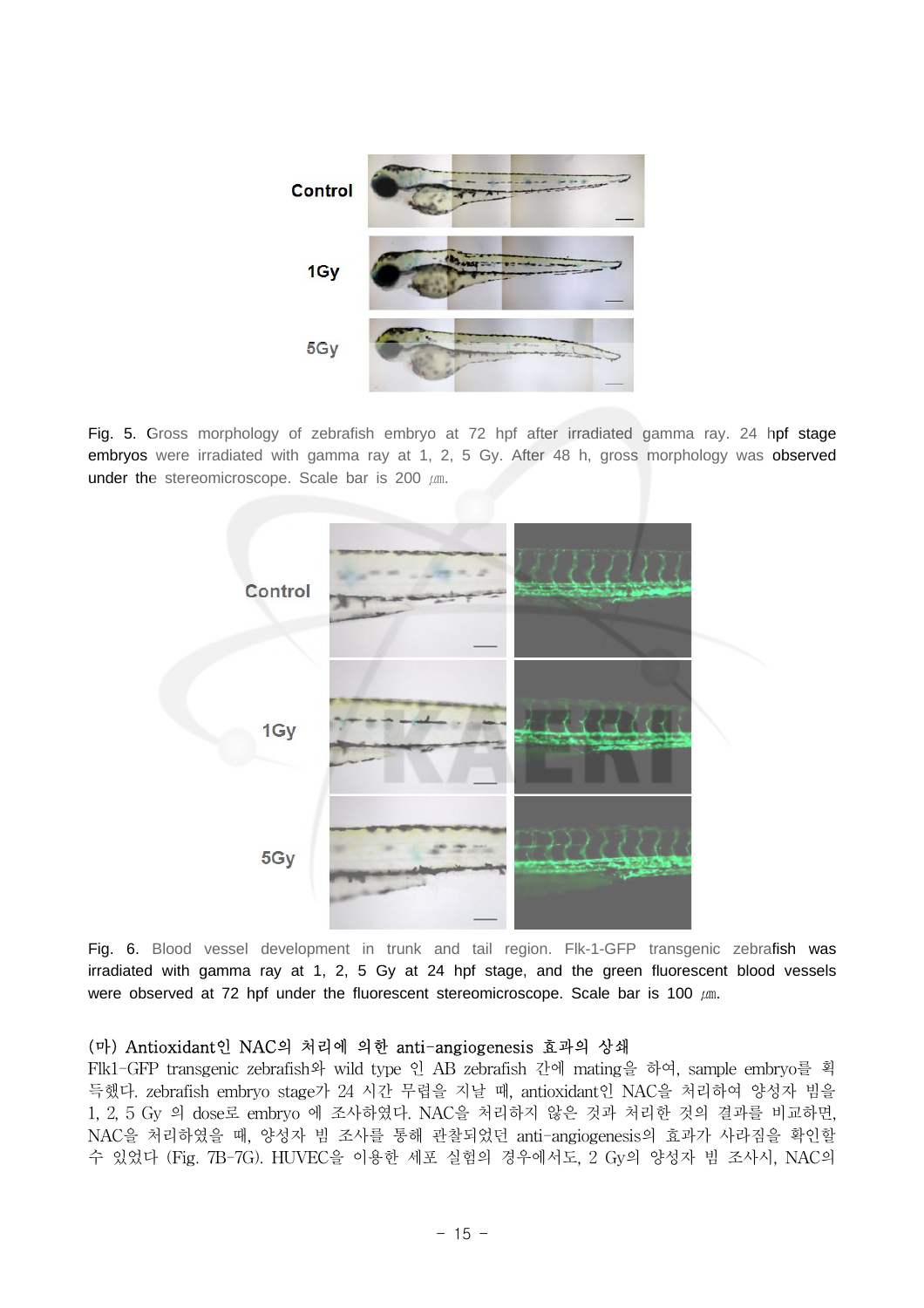처리 유무에 따라 생존의 정도에 차이가 있음을 알 수가 있다 (Fig. 7A).



Fig. 7. Antioxidant treatment rescued the cell death of vascular endothelial cells or abnormal vessel development in trunk and tail bud regions induced by proton beam. A) Pretreatment of NAC rescued the cell viability induced by 2 Gy of proton beam. Significance was examined  $p<0.01$  (\*) compared to control and to 2 Gy proton only  $(**)$ . B, E) No treatment of proton beam (control). C) 2 or D) 5 Gy of proton beam induced altered morphology of blood vessel development including no tail bud. E-G, however, NAC pretreatment abrogated the effect of F) 2 or G) 5 Gy of proton on the abnormal vessel development. Scale bar is 100 µm.

# 4. 목표달성도 및 관련분야에의 기여도

가. 2단계 (3차년도 2007~): 동물 모델에서 양성자 빔의 농도별 조사 수준을 비교 결 정하였다. 1, 2차년도에 확립한 최적의 암세포 사멸 조건을 바탕으로 실제로 in vivo에서 이러한 저산소 조건에서 생성되는 조직 내부의 혈관 신생에 대한 제어 효과와 세포사멸에 대하여 in vivo 동물 실험을 통해 확인함으로써, 앞으로의 연구 진행에 동물 모델 시스템의 활용 가능성을 열었으며 동물 모델 시스템을 이용하여 양성자 빔 조사의 효과에 대한 유효성을 제시하였다.

## 5. 연구개발결과의 활용계획

## 가. 기술적 측면:

(1) Zebrafish 모델의 양성자 빔 조사 연구의 유효성을 바탕으로 저산소 부위에서 세포사멸 현 상을 확인

(2) 저산소 부위에서 양성자 빔의 효과가 세포 특이적인지 여부 확인

(3) 다른 형태의 동물 모델 시스템 이용 가능성 개발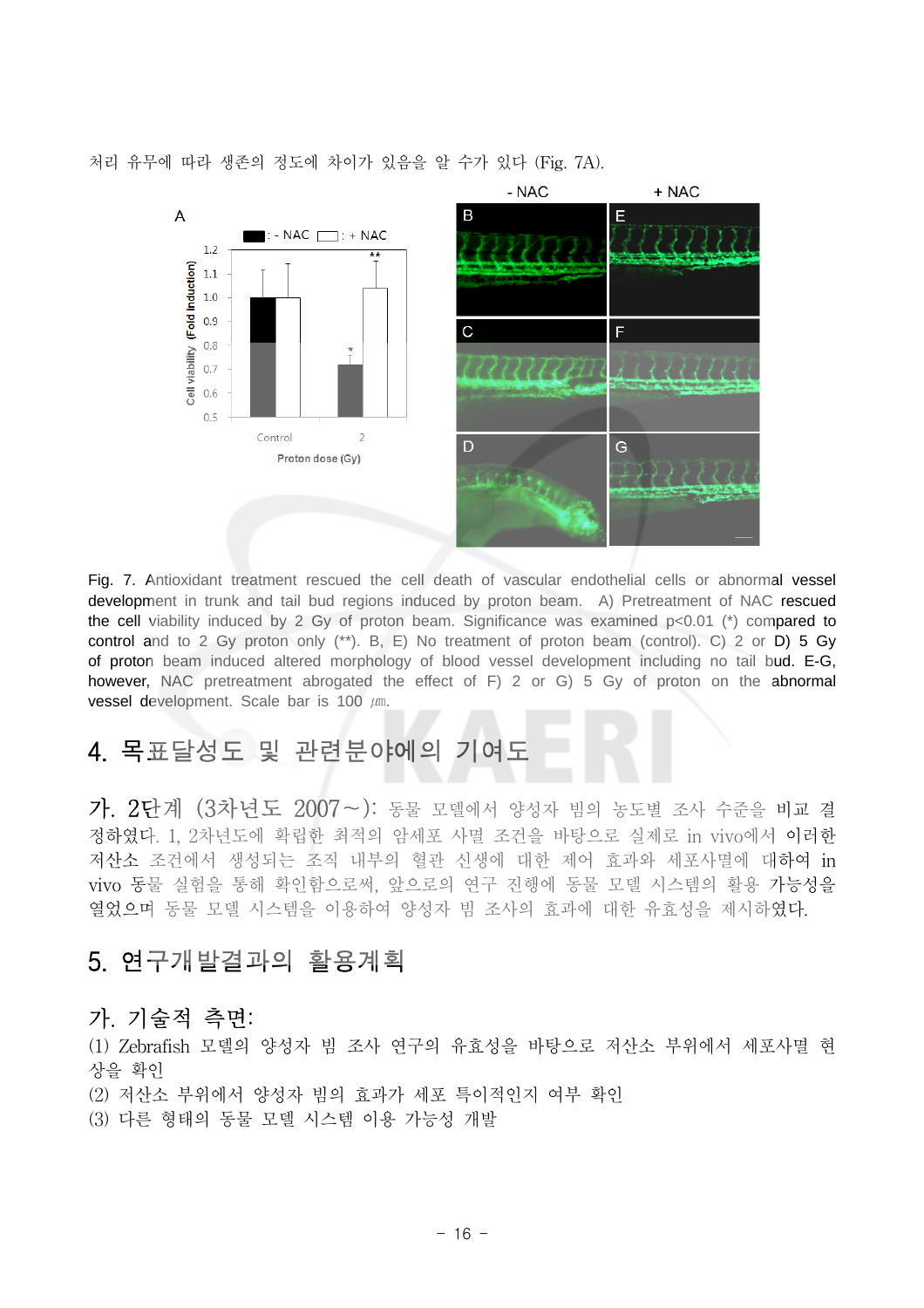### 나. 경제 산업적 측면:

(1) 암환자에 대한 방사선 치료 분야 발달 (2) 암전이로 인한 암의 재발 억제로 암환자의 의료비 절감 (3) 국가 및 민간의료 산업 분야에 양성자 암치료 분야 등, 부가가치가 높은 분야로써의 양산

### 다. 사회 경제적 측면:

양성자 조사에 의한 암의 저산소 부위에서의 세포사멸 내성을 극복하는 것은 암의 치료율을 높 이고 재발의 가능성을 낮출 수 있기 때문에 증가 추세에 있는 암 환자들에게 희망과 삶의 행복 을 가져다 줄 수 있다. 이는 사회적으로나 문화적인 면에서 계산할 수 없는 효과를 낳을 것으로 생각된다.

# 6. 참고문헌

- 1. Belli M., Bettega D., Calzolari P., Cera F., Cherubini R., Dalla Vecchia M., Durante M., Favaretto S., Gialanella G., Grossi G., Marchesini R., Moschini G., Piazzola A., Poli G., Pugliese M., Sapora O., Scampoli P., Simone G., Sorrentino E., Tabocchini M. A., Tallone L., and Tiveron P., Inactivation of human normal and tumour cells irradiated with low energy protons. Int J Radiat Biol. 76, 831-839 (2000).
- 2. Bettega D., Calzolari P., Chauvel P., Courdi A., Herault J., Iborra N., Marchesini R., Massariello P., Poli G. L., and Tallone L., Radiobiological studies on the 65 MeV therapeutic proton beam at Nice using human tumour cells. Int J Radiat Biol. 76, 1297-303 (2000).
- 3. Brunner T. B., Gupta A. K., Shi Y., Hahn S. M., Muschel R. J., McKenna W. G., and Bernhard E. J., Farnesyltransferase inhibitors as radiation sensitizers. Int. J. Radiat. Biol. 79, 569-76 (2003).
- 4. Brunner T. B., Hahn S. M., McKenna W. G., and Bernhard E. J., Radiation sensitization by inhibition of activated Ras. Strahlenther Onkol. 180, 731-40 (2004).
- 5. Cerimele F., Battle T., Lynch R., Frank D. A., Murad E., Cohen C., Macaron N., Sixbey J., Smith K., Watnick R. S., Eliopoulos A., Shehata B., and Arbiser J. L., Reactive oxygen signaling and MAPK activation distinguish Epstein-Barr Virus (EBV)-positive versus EBV-negative Burkitt's lymphoma. Proc Natl Acad Sci U S A. 102, 175-9 (2005).
- 6. Chadderton N., Cowen R. L., Sheppard F. C., Robinson S., Greco O., Scott S. D., Stratford I. J., Patterson A. V., and Williams K. J., Dual responsive promoters to target therapeutic gene expression to radiation-resistant hypoxic tumor cells. Int. J. Radiat. Oncol. Biol Phys. 62, 213-22 (2005).
- 7. Chan J., Bayliss P. E., Wood J. M., and Roberts T. M., Dissection of angiogenic signaling in zebrafish using a chemical genetic approach. Cancer Cell. 1, 257-267 (2002).
- 8. Concin N., Stimpfl M., Zeillinger C., Wolff U., Hefler L., Sedlak J., Leodolter S., and Zeillinger R., Role of p53 in G2/M cell cycle arrest and apoptosis in response to gamma-irradiation in ovarian carcinoma cell lines. Int J Oncol. 22, 51-7 (2003).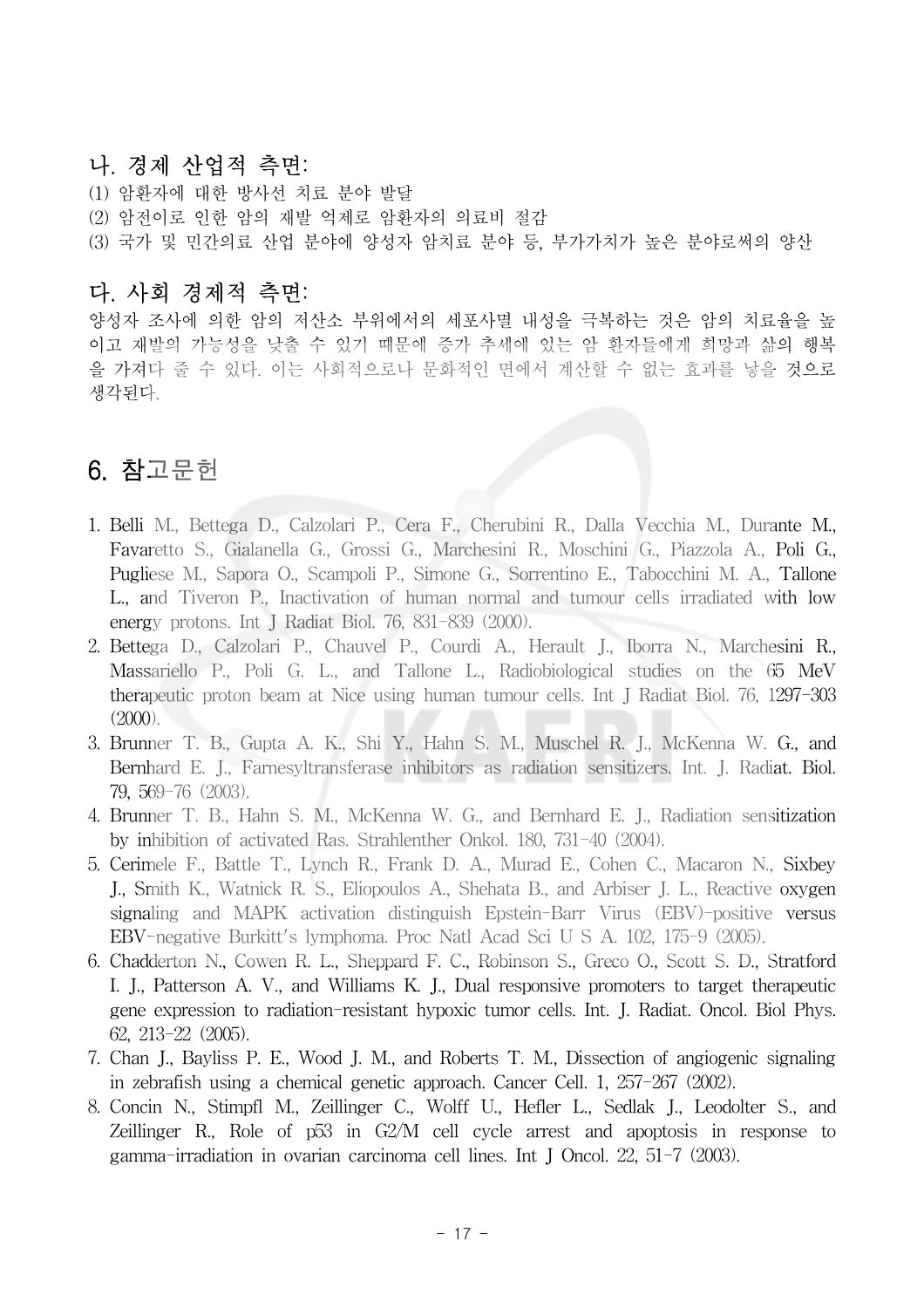- 9. Di Pietro C., Piro S., Tabbi G., Ragusa M., Di Pietro V., Zimmitti V., Cuda F., Anello M., Consoli U., Salinaro E. T., Caruso M., Vancheri C., Crimi N., Sabini M.G., Cirrone G. A., Raffaele L., Privitera G., Pulvirenti A., Giugno R., Ferro A., Cuttone G., Lo Nigro S., Purrello R., Purrello F., and Purrello M., Cellular and molecular effects of protons: apoptosis induction and potential implications for cancer therapy. Apoptosis 11, 57-66 (2006).
- 10. el Gamoussi R., Stratford I. J., and Guichard, M., Relationship between intracellular concentration and radiosensitizing effect of pimonidazole and etanidazole on two human melanoma cell lines. Int J Radiat Biol. 63, 27-36 (1993).
- 11. Engel R.H., and Evens A.M., Oxidative stress and apoptosis: a new treatment paradigm in cancer. Front Biosci. 11, 300-12 (2006).
- 12. Folkman J., Angiogenesis and its inhibitors. Important Adv Oncol. 42-62 (1985).
- 13. Giuliano M., Lauricella M., Vassallo E., Carabillo M., Vento R., and Tesoriere G., Induction of apoptosis in human retinoblastoma cells by topoisomerase inhibitors. Invest Ophthalmol Vis Sci. 39(8), 1300-11 (1998).
- 14. Haffter P., Granato M., Brand M., and Mullins M. C., The identification of genes with unique and essential functions in the development of the zebrafish, Danio rerio. Development. 123, 1-36 (1996).
- 15. Harris A.L., Hypoxia--a key regulatory factor in tumour growth. Nat Rev Cancer 2, 38-47 (2002).
- 16. Hashimoto T., Tokuuye K., Fukumitsu N., Igaki H., Hata M., Kagei K., Sugahara S., Ohara K., Matsuzaki Y., and Akine Y., Repeated proton beam therapy for hepatocellular carcinoma. Int J Radiat Oncol Biol Phys. 65, 196-202 (2006).
- 17. Isenberg J. S., Jia Y., Field L., Ridnour L. A., Sparatore A., Del Soldato P., Sowers A. L., Yeh G. C., Moody T. W., Wink D. A., Ramchandran R., and Roberts D. D., Modulation of angiogenesis by dithiolethione-modified NSAIDs and valproic acid. Br J Pharmacol. 151(1), 63-72 (2007).
- 18. Jabs T., Reactive oxygen intermediates as mediators of programmed cell death in plants and animals. Biochem Pharmacol. 57, 231-245 (1999).
- 19. Kari G., Rodeck U., and Dicker A.P., Zebrafish: an emerging model system for human disease and drug discovery. Clin Pharmacol Ther. 82, 70-80 (2007).
- 20. Kennedy A. R., Guan J., Ware J. H. Countermeasures against space radiation induced oxidative stress in mice. Radiat Environ Biophys. 46, 201-3 (2007).
- 21. Kimmel C. B., Ballard W. W., Kimmel S. R., Ullmann B., and Shilling T. F., Stages of embryonic development of the zebrafish. Devopmental. Dyn. 203, 253-310 (1995).
- 22. Langheinrich U., Zebrafish: a new model on the pharmaceutical catwalk. Bioessays. 25(9), 904-12 (2003).
- 23. Lee K. B., Lee J. S., Park J. S., Huh T. L.,.and Lee Y. M., Low energy proton beam induces tumor cell apoptosis through reactive oxygen species and activation of caspases. Exp Mol Med, 40, 118-129 (2008).
- 24. Levin W. P., Kooy H., Loeffler J. S., and DeLaney T. F., Proton beam therapy. Br.J.Cancer 93, 849-854 (2005).